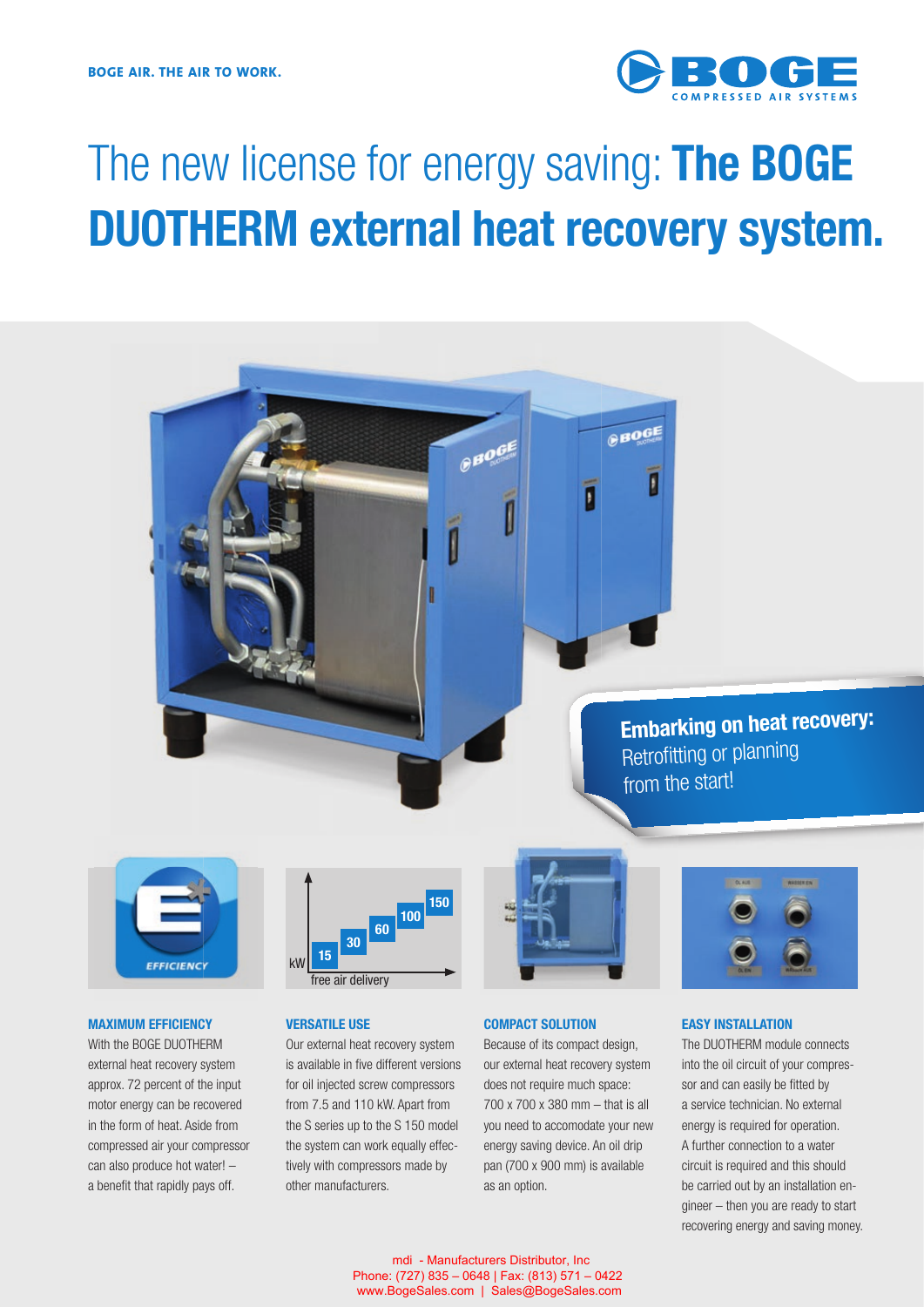**Make more of your compressor: The external BOGE DUOTHERM heat recovery system saves you real money because it can recover up**  to approx. 72 percent of the input energy used in compression in **the form of heat. This can be utilised to supplement your heating or for pre-heating water for use in an industrial process. With a small amount of effort your compressor can be transformed into an energy saving machine: Use this energy saving license to upgrade your screw compressors now!**



## **RAPID PAYBACK.**

Savings of more than 9.000 Euros a year – this is how investing in a BOGE DUOTHERM external heat recovery system rapidly pays back.

# **EXAMPLE OF AN OIL INJECTED S 150 SCREW COMPRESSOR**

| Rated power of the drive motor: | 110 <sub>kW</sub> |
|---------------------------------|-------------------|
| Total power consumption:        | 123.4 kW          |
| Motor efficiency:               | 95%               |
| Use/year:                       | 120 days          |
| Compressor operation:           | 8 hours/day       |
| Heating fuel price:             | 0.80€/            |
| Calorific value of fuel:        | 9.861 kWh/l       |
| Heating efficiency:             | 70%               |
| Usable amount of heat:          | 72%               |
| $1 - 11 = -1 - 1$               |                   |

(oil cooler)

usable energy x total power consumption = heating recovery

# **Usable energy in oil circuit:**

 $0.72 \times 123.4 \text{ kW} = 88.8 \text{ kW}$ 

# **Savings potential:**

Usable energy x operating hours x heating fuel price calorific value of fuel x heating efficiency

 $=$  88.8 kW x 960 Oh x 0.80 €/l 9.861 kWh/l x 0.7

**Payback on assumed investment costs of 5,000 Euros for DUOTHERM external heat recovery system: < 1 year!** 



The estimates used in the examples are approx. values.

# **OVERVIEW OF BOGE DUOTHERM EXTERNAL HEAT RECOVERY 15 TO 150**

|                                                                | DUO-<br><b>THERM</b><br>15 | DUO-<br><b>THERM</b><br>30 | DUO-<br><b>THERM</b><br>60 | DUO-<br><b>THERM</b><br>100 | DUO-<br><b>THERM</b><br>150 |
|----------------------------------------------------------------|----------------------------|----------------------------|----------------------------|-----------------------------|-----------------------------|
| Max. possible<br>amount of heat (kW)                           | $6.1 - 8.9$                | $12.1 - 17.8$              | $17.8 - 36.3$              | $36.3 - 60.6$               | $60.6 - 88.8$               |
| Rated motor power<br>IP55/ISO F (kW)                           | $7.5 - 11$                 | $15 - 22$                  | $22 - 45$                  | $45 - 75$                   | $75 - 110$                  |
| Suitable for S10 – S150 series as well as external compressors |                            |                            |                            |                             |                             |
| $S$ 10 – S 15                                                  |                            |                            |                            |                             |                             |
| $S$ 20 – S 29                                                  |                            |                            |                            |                             |                             |
| $S$ 31 - $S$ 50                                                |                            |                            |                            |                             |                             |
| S 60                                                           |                            |                            |                            |                             |                             |
| $S61 - S75$                                                    |                            |                            |                            |                             |                             |
|                                                                |                            |                            |                            |                             |                             |
| $S$ 90 $- S$ 100                                               |                            |                            |                            |                             |                             |
| $S$ 101 – S 150                                                |                            |                            |                            |                             |                             |

 $t_{\text{max}}$ OUT = 70°C

mdi - Manufacturers Distributor, Inc Phone: (727) 835 – 0648 | Fax: (813) 571 – 0422 www.BogeSales.com | Sales@BogeSales.com

<sup>=</sup> **9880 €** at 960 operating hours